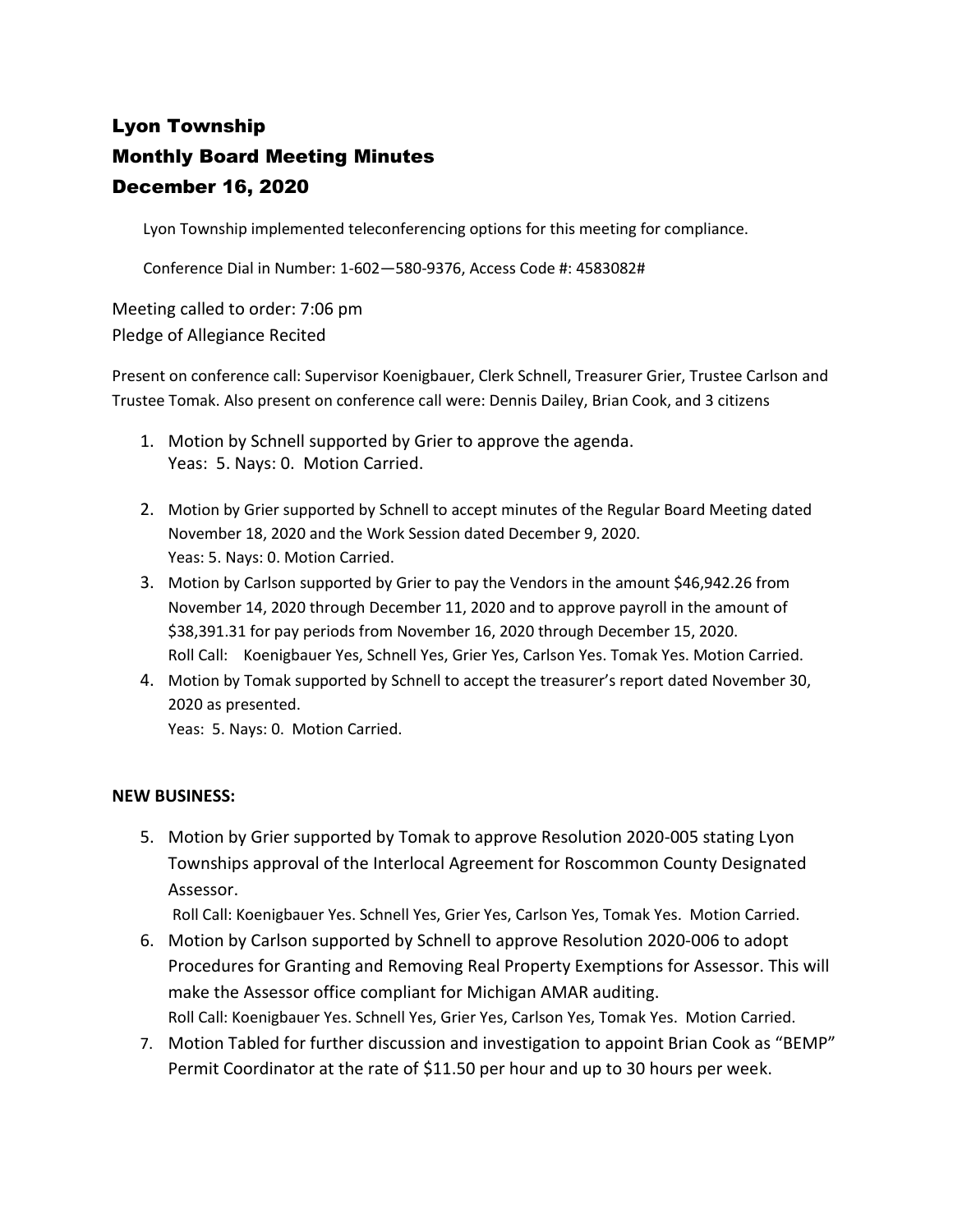- 8. Motion by Carlson supported by Grier to appoint Courtney Hoeltzel as Deputy Clerk at \$11.50 per hour and up to 30 hours per week. Roll Call: Koenigbauer Yes, Schnell Yes, Grier Yes, Carlson Yes. Tomak Yes. Motion Carried.
- 9. Motion by Carlson supported by Grier to appoint Lenette Tomak as Deputy Treasurer, (as a trustee with additional duties) at \$11.50 per hour and up to 30 hours per week. Roll Call: Koenigbauer Yes, Schnell No, Grier Yes, Carlson Yes. Tomak Yes. Motion Carried.
- 10. Motion by Carlson supported by Grier to have Lenette Tomak continue to fill in as Receptionist of Lyon Township, as needed, (as a trustee with additional duties) until a full-time receptionist is required at the pay rate of \$11.00 per hour and up to 30 hours per week concurrent with her Deputy Treasurer position. Roll Call: Koenigbauer No, Schnell Yes, Grier Yes, Carlson Yes. Tomak Yes. Motion Carried.
- 11. Motion by Schnell supported by Grier to appoint Lenette Tomak and Nancy Bresette to the Roscommon Area Public Library board for a term of 4 years, as Lyon Township representatives.

Yeas: 5. Nays: 0. Motion Carried

12. Motion by Grier supported by Tomak to remove Parcel# 007-367-026-0000 from the Waste Assessment. Per Julie Tatro, the dwelling was torn down and the lot is now vacant.

Yeas: 5. Nays: 0. Motion Carried

13. Motion by Carlson supported by Schnell to appoint Tom Metcalf (retroactive to December 15, 2020) to fill the vacancy of Mark Bender on the Board of Review, with appointment expiring Dec 31, 2020.

Yeas: 5. Nays: 0. Motion Carried

14. Motion by Schnell supported by Carlson to appoint Ron Tomak and Brian Cook to a 2-year term for the Board of Review, expiring in December 31, 2022. Yeas: 5. Nays: 0. Motion Carried

# **OLD BUSINESS:** None

**CORRESPENDENCE:** 2 separate emails from Kim Owczarzak (Concerning Sewer System) and Pam Delahanty (concerning concerning appearance of cemetary.) Supervisor Koenigabuer stated he had reached out to Ms. Delahanty apologizing and that as soon as snow melts in spring it will be addressed.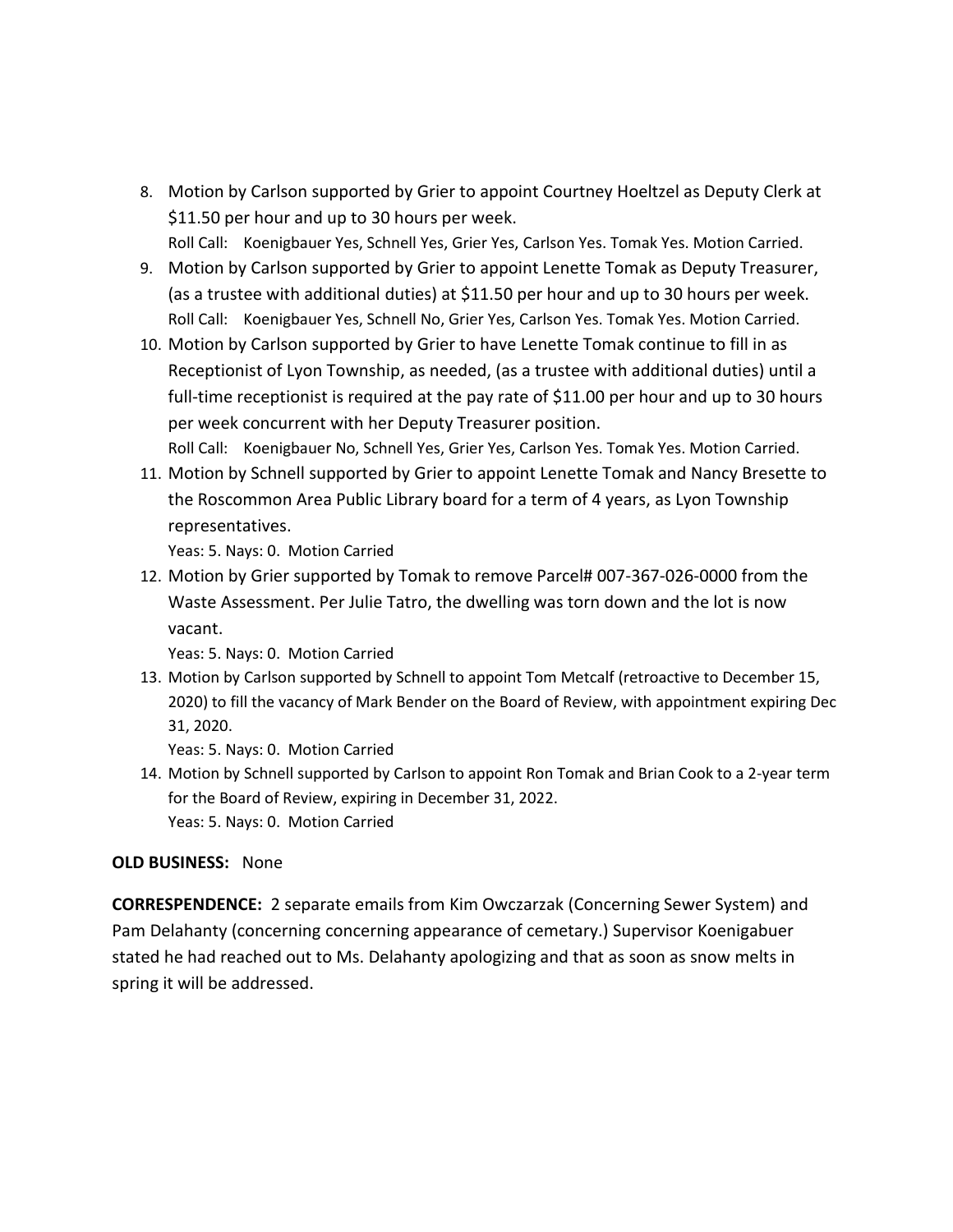# **DEPARTMENT REPORTS:**

# **Dailey:**

Cemetery: Stated leaves were vacuumed once at start the of fall, but during second round vac was inoperative on the trailer. Looking for different alternatives

Ordinance: Dailey still doing Liquor Inspections. Koneigbauer has 2 applicants to fill position so far but still in exploratory phase. Suggestion made by Dailey to see if Dave Doll would want to take on the position. Schnell stated another option may be to see if another local township's Ordinance Officer may be interested in taking on Lyon Township as well.

# **JC Holder: reported by Dailey**

Maintenance: looking into changing lock on Compost gate.

# **Carlson:**

Planning Commission: Postponed public hearing on rezoning of Dentist office until meeting can be open for the public to attend in person. Set 4 statutory meeting dates for next year ( February 1, May 3, September 15, and December 6, 2021. Board members sworn in: Pete Chippa -chairman, Beck Boersma – vice chair, Ron Hnizda – secretary, Fred Bradley – member, Eric Carlson – member, and Brian Cook – alternate member. Any other meetings will be scheduled as needed. @0 Year Plan ends in 2022, so starting to research new Planning Consultants.

Recreation Committee: Looking to replace the 3 members who resigned. Asked that if anyone wanted to join please contact the Township.

# **Cook:**

 HLUA: Held board meeting on December 16, 2020. Discussed using a different Administrative Company contract. Will be the same 2 individuals, just a different company name. Verizon finally reached out and waived all late fees on contract that was from the previous administrator. Verizon wouldn't cancel the contract without the former administrator's pin. But all is taken care of now.

# **Tomak :**

Library: December meeting was cancelled due to Covid. Next meeting scheduled for January 8, 2021 via Zoom.